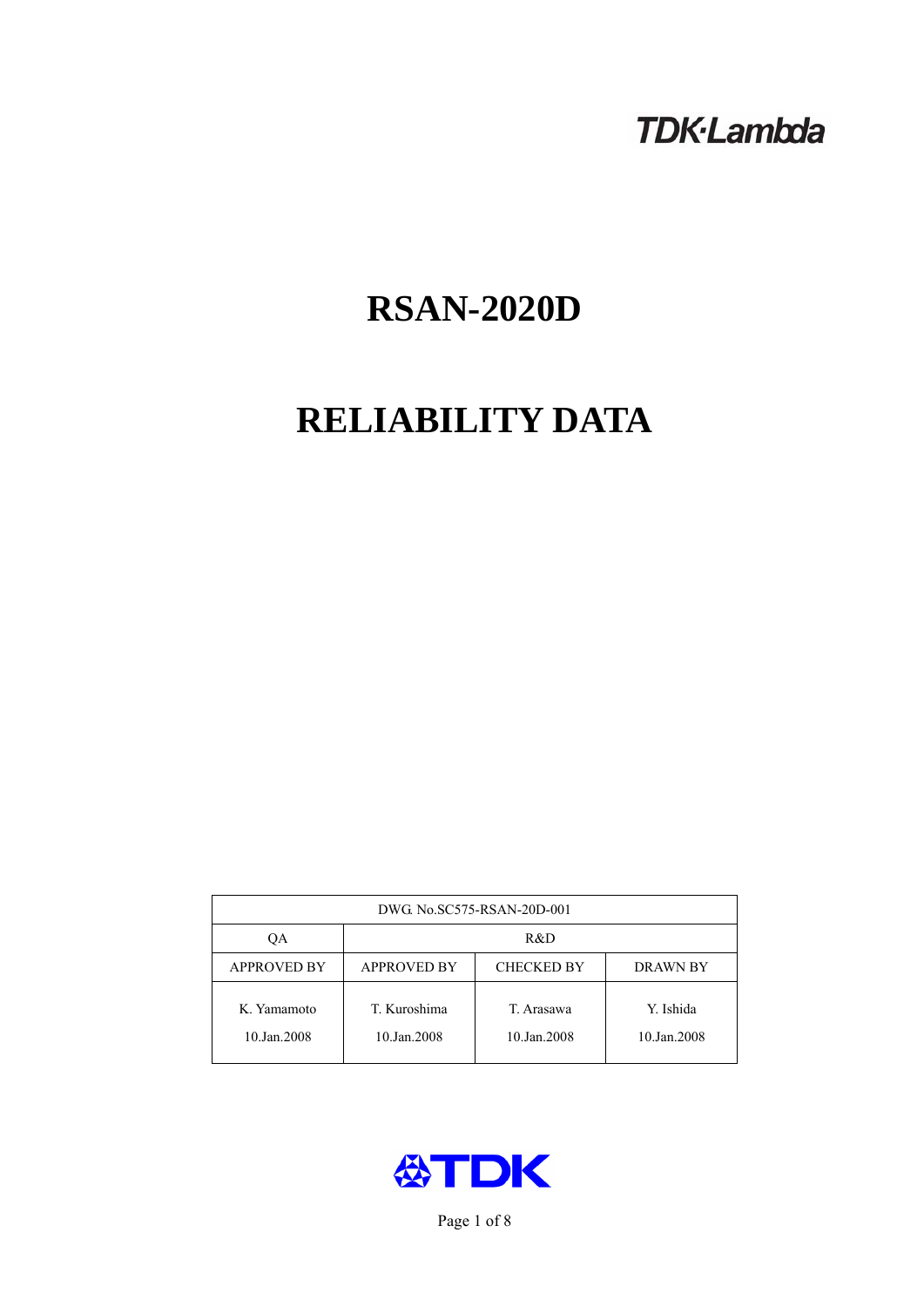#### **RSAN-2020D**

## **I N D E X**

|                                     | Page   |
|-------------------------------------|--------|
| 1. Calculated Values of MTBF        | Page-3 |
| 2. Vibration Test                   | Page-4 |
| 3. Heat Cycle Test                  | Page-5 |
| 4. Humidity Test                    | Page-6 |
| 5. High Temperature Resistance Test | Page-7 |
| 6. Low Temperature Storage Test     | Page-8 |

The following data are typical values. As all units have nearly the same characteristics, the data to be considered as ability values.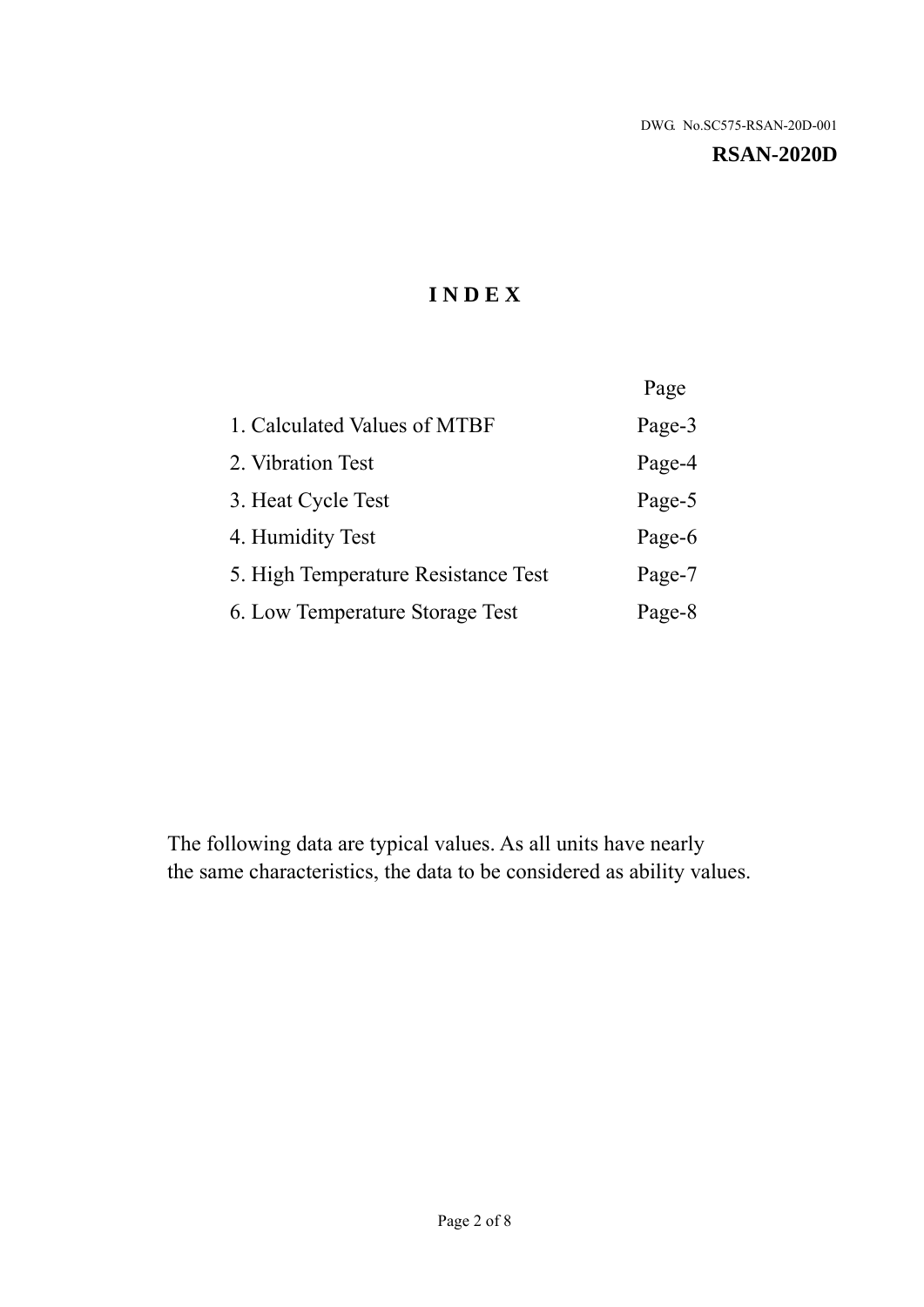#### **RSAN-2020D**

1. Calculated values of MTBF

MODEL : RSAN-2020D

(1) Calculating Method

 Calculated based on parts stress reliability projection of MIL-HDBK-217F NOTICE2.

Individual failure rates  $\lambda$  G is given to each part and MTBF is calculated by the count of each part.

$$
MTBF = \frac{1}{\lambda_{\text{equip}}} = \frac{1}{\sum_{i=1}^{n} N_i (\lambda_G \pi_Q)_i} \times 10^6 \text{ (hours)}
$$

| : Total equipment failure rate (Failure / $10^6$ Hours)                   |
|---------------------------------------------------------------------------|
| : Generic failure rate for the $\hbar$ generic part                       |
| (Failure/ $10^6$ Hours)                                                   |
| : Quantity of <i>i</i> th generic part                                    |
| : Number of different generic part categories                             |
| : Generic quality factor for the <i>i</i> th generic part ( $\pi Q = 1$ ) |
|                                                                           |

- (2) MTBF Values
	- GF : Ground, Fixed

 $MTBF = 6,914,673$  (Hours)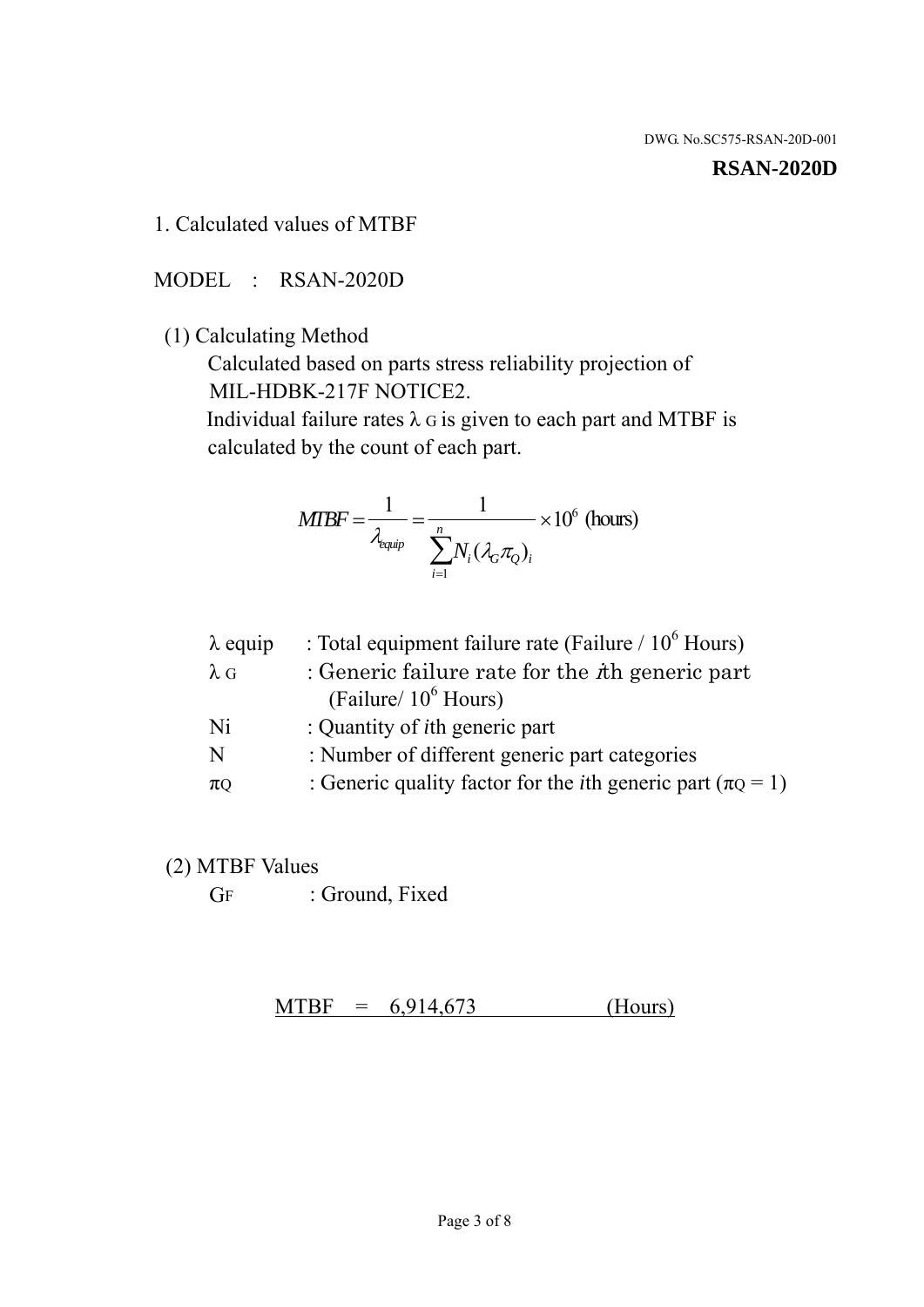#### **RSAN-2020D**

2. Vibration Test

## MODEL : RSAN-2020D (Representation Product : RSEN-2030D)

- (1) Vibration Test Class Frequency Variable Endurance Test
- (2) Equipment Used Controller VS-1000-6, Vibrator 905-FN ( IMV CORP.)
- (3) The Number of D.U.T. (Device Under Test) 5 units
- (4) Test Condition
	- · Frequency : 10~55Hz
	- $\cdot$  Acceleration : 9.8m/s<sup>2</sup>, Sweep for 1 min.
	- · Dimension and times : X, Y and Z directions for 1 hour each.

## (5) Test Method

Fix the D.U.T. on the fitting-stage

## (6) Test Results

PASS

#### Typical Sample Data

| ັ່                                 |                                 |                   |                     |                   |
|------------------------------------|---------------------------------|-------------------|---------------------|-------------------|
| Check item                         | Spec.                           |                   | <b>Before Test</b>  | After Test        |
|                                    | Differential Mode: 25dBmin.     | $0.4$ MHz         | 38.80               | 39.10             |
|                                    |                                 | 30 MHz            | 56.51               | 55.42             |
| Attenuation (dB)                   | Common Mode: 25dBmin.           | 2 MHz             | 36.23               | 36.01             |
|                                    |                                 | 30 MHz            | 37.14               | 36.63             |
| Leakage Current (mA)               | $1mA$ max. $(250V, 60Hz)$       | Line1             | 0.41                | 0.40              |
|                                    |                                 | Line <sub>2</sub> | 0.41                | 0.40              |
| DC Resistance $(m\Omega)$          | 6m $\Omega$ max.                |                   | 3.62                | 3.60              |
| <b>Test Voltage</b>                | $L-L: 1768Vdc$ 60s.             |                   | OK                  | OK.               |
|                                    | $L-E: 2500$ Vac 60s.            |                   |                     |                   |
| Isolation Resistance ( $M\Omega$ ) | $100M \Omega$ min. (500Vdc 60s) |                   | $4.0 \times 10^{6}$ | $4.0 \times 10^6$ |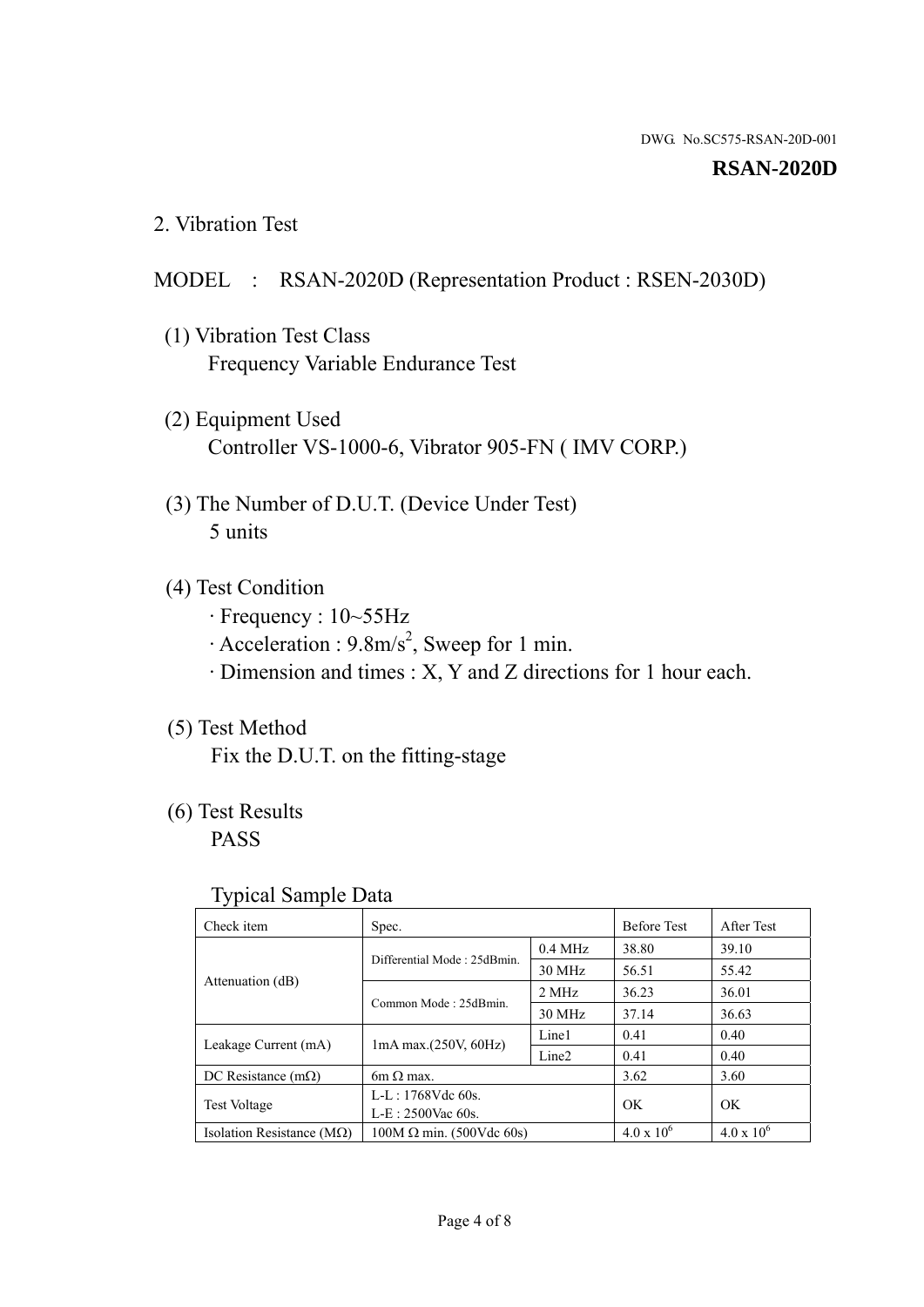1 cycle

30min.

3min.

30min.

3. Heat Cycle Test

### MODEL : RSAN-2020D (Representation Product : RSEN-2030)

- (1) Equipment Used TEMPERATURE CHAMBER TSA-71H-W (ESPEC CORP.)
- (2) The Number of D.U.T. (Device Under Test) 5 units
- (3) Test Conditions
	- · Ambient Temperature : -25~+85°C · Test Cycles : 100cycles
- (4) Test Method

 Before the test check if there is no abnormal characteristics and put the D.U.T. in the testing chamber. Then test it in the above cycles, After the test is completed leave it for 1 hour at room temperature and check it if there is no abnormal each characteristics.

+85°C

 $-25^{\circ}$ C

(5) Test Results

PASS

| <b>Typical Sample Data</b> |  |  |
|----------------------------|--|--|
|----------------------------|--|--|

| Check item                    | Spec.                           |                   | <b>Before Test</b> | After Test        |
|-------------------------------|---------------------------------|-------------------|--------------------|-------------------|
|                               | Differential Mode: 25dBmin.     | $0.4$ MHz         | 40.06              | 40.06             |
|                               |                                 | 30 MHz            | 55.64              | 57.12             |
| Attenuation (dB)              | Common Mode: 25dBmin.           | 2 MHz             | 35.40              | 36.74             |
|                               |                                 | 30 MHz            | 37.70              | 37.36             |
| Leakage Current (mA)          | $1mA$ max. $(250V, 60Hz)$       | Line1             | 0.41               | 0.49              |
|                               |                                 | Line <sub>2</sub> | 0.42               | 0.48              |
| DC Resistance $(m\Omega)$     | $6m \Omega$ max.                |                   | 3.48               | 3.22              |
| <b>Test Voltage</b>           | $L-L: 1768Vdc$ 60s.             |                   | OK                 | OK                |
|                               | $L-E$ : 2500Vac 60s.            |                   |                    |                   |
| Isolation Resistance ( $MQ$ ) | $100M \Omega$ min. (500Vdc 60s) |                   | $9.5 \times 10^5$  | $9.4 \times 10^5$ |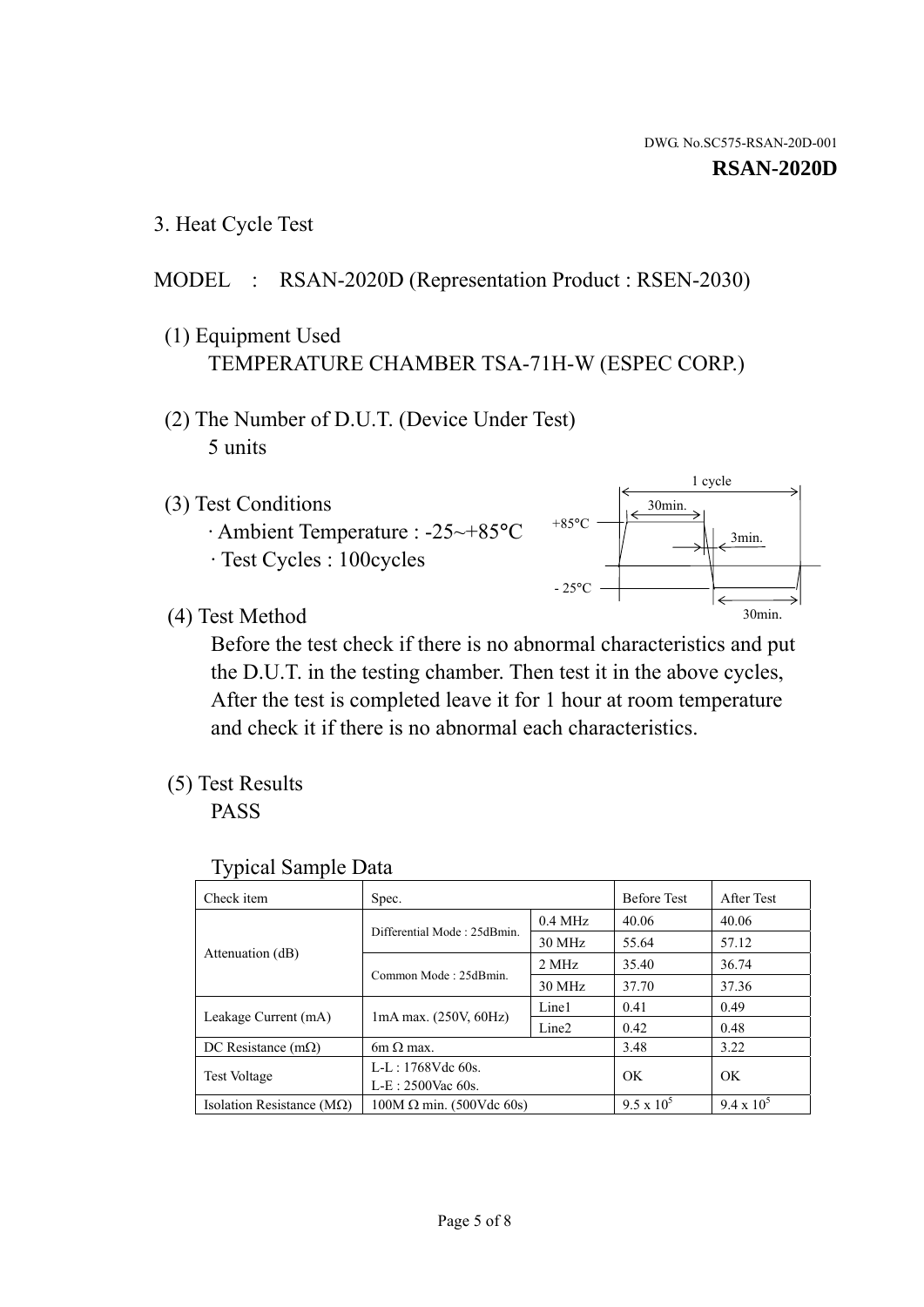4. Humidity Test

## MODEL : RSAN-2020D (Representation Product : RSEN-2030)

- (1) Equipment Used TEMP. & HUMID. CHAMBER PR-4KT (ESPEC CORP.)
- (2) The Number of D.U.T. (Device Under Test) 5 units

### (3) Test Conditions

- · Ambient Temperature : +40°C
- · Test Time : 500 hours
- · Ambient Humidity : 90~95% RH No Dewdrop

## (4) Test Method

 Before the test check if there is no abnormal characteristics and put the D.U.T. in the testing chamber. Then test it in the above conditions. After the test is completed leave it for 1 hour at room temperature and check it if there is no abnormal each characteristics.

## (5) Test Results

PASS

| ╯┸                                 |                                 |                   |                     |                     |
|------------------------------------|---------------------------------|-------------------|---------------------|---------------------|
| Check item                         | Spec.                           |                   | <b>Before Test</b>  | After Test          |
| Attenuation (dB)                   | Differential Mode: 25dBmin.     | $0.4$ MHz         | 40.92               | 39.42               |
|                                    |                                 | 30 MHz            | 57.38               | 55.62               |
|                                    | Common Mode: 25dBmin.           | 2 MHz             | 36.16               | 36.22               |
|                                    |                                 | 30 MHz            | 37.34               | 37.92               |
| Leakage Current (mA)               | $1mA$ max. $(250V, 60Hz)$       | Line1             | 0.42                | 0.41                |
|                                    |                                 | Line <sub>2</sub> | 0.42                | 0.43                |
| DC Resistance $(m\Omega)$          | $6m \Omega$ max.                |                   | 3.62                | 3.58                |
| <b>Test Voltage</b>                | $L-L: 1768Vdc$ 60s.             |                   | OK                  | OK                  |
|                                    | $L-E: 2500$ Vac 60s.            |                   |                     |                     |
| Isolation Resistance ( $M\Omega$ ) | $100M \Omega$ min. (500Vdc 60s) |                   | $3.6 \times 10^{6}$ | $4.5 \times 10^{6}$ |

#### Typical Sample Data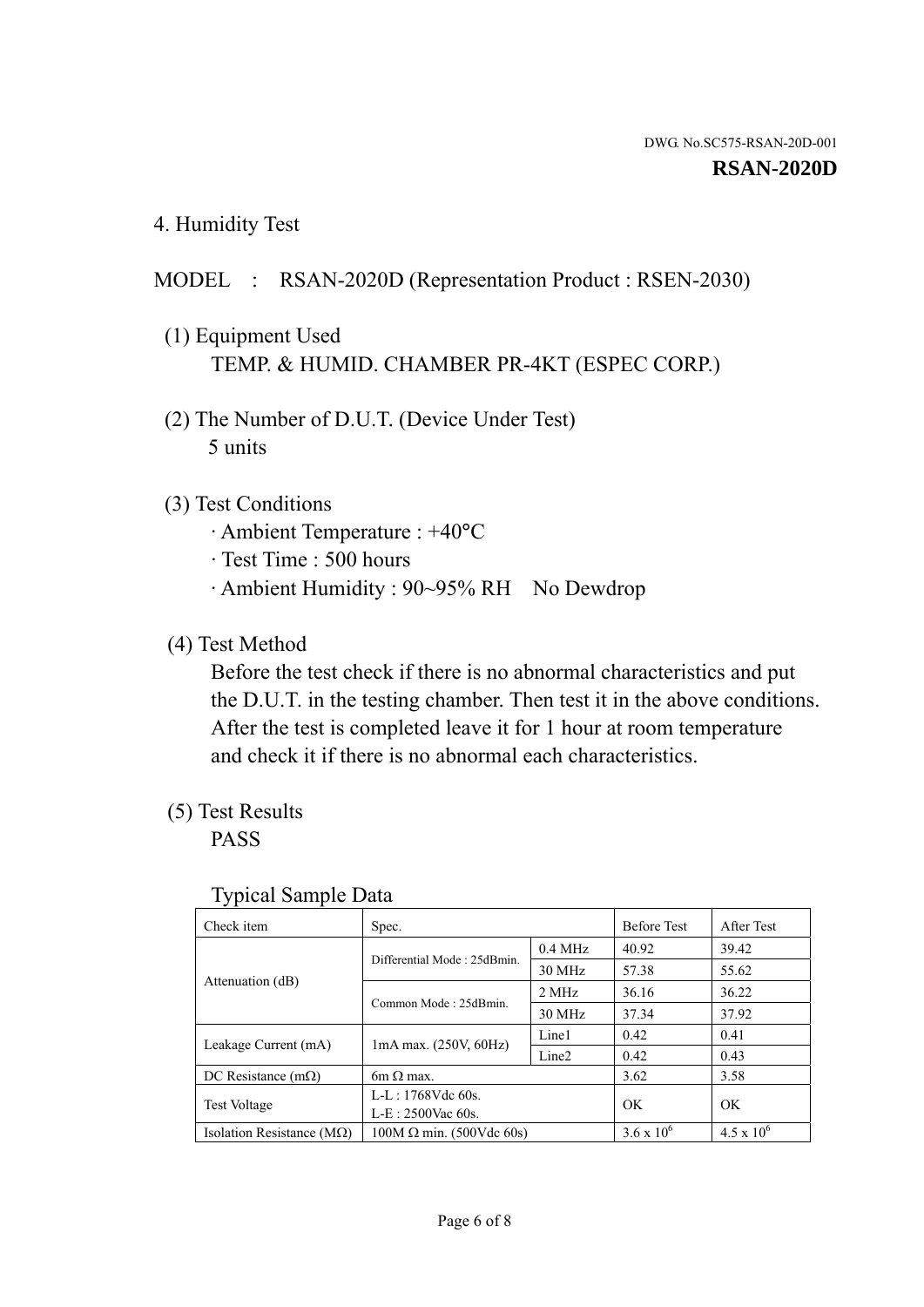5. High Temperature Resistance Test

## MODEL : RSAN-2020D (Representation Product : RSEN-2060)

- (1) Equipment Used TEMPERATURE CHAMBER PHH-300 ( ESPEC CORP.)
- (2) The Number of D.U.T. (Device Under Test) 5 units
- (3) Test Conditions
	- · Ambient Temperature : +55°C
	- · Test Time : 500 hours
	- · Operating : DC 60A
- (4) Test Method

 Before the test check if there is no abnormal characteristics and put the D.U.T. in the testing chamber. Then test it in the above conditions. After the test is completed leave it for 1 hour at room temperature and check it if there is no abnormal each characteristics.

(5) Test Results

PASS

| ┙┸                                 |                                 |                   |                     |                     |
|------------------------------------|---------------------------------|-------------------|---------------------|---------------------|
| Check item                         | Spec.                           |                   | <b>Before Test</b>  | After Test          |
|                                    | Differential Mode: 25dBmin.     | $0.2$ MHz         | 57.86               | 58.52               |
|                                    |                                 | 30 MHz            | 52.04               | 51.94               |
| Attenuation (dB)                   | Common Mode: 25dBmin.           | 2 MHz             | 35.90               | 36.04               |
|                                    |                                 | 30 MHz            | 26.60               | 27.62               |
| Leakage Current (mA)               | $1mA$ max. $(250V, 60Hz)$       | Line1             | 0.45                | 0.46                |
|                                    |                                 | Line <sub>2</sub> | 0.46                | 0.46                |
| DC Resistance $(m\Omega)$          | $3m \Omega$ max.                |                   | 2.22                | 2.24                |
| <b>Test Voltage</b>                | $L-L: 1768Vdc$ 60s.             |                   | OK                  | OK                  |
|                                    | $L-E: 2500$ Vac 60s.            |                   |                     |                     |
| Isolation Resistance ( $M\Omega$ ) | $100M \Omega$ min. (500Vdc 60s) |                   | $4.1 \times 10^{6}$ | $4.6 \times 10^{6}$ |

#### Typical Sample Data